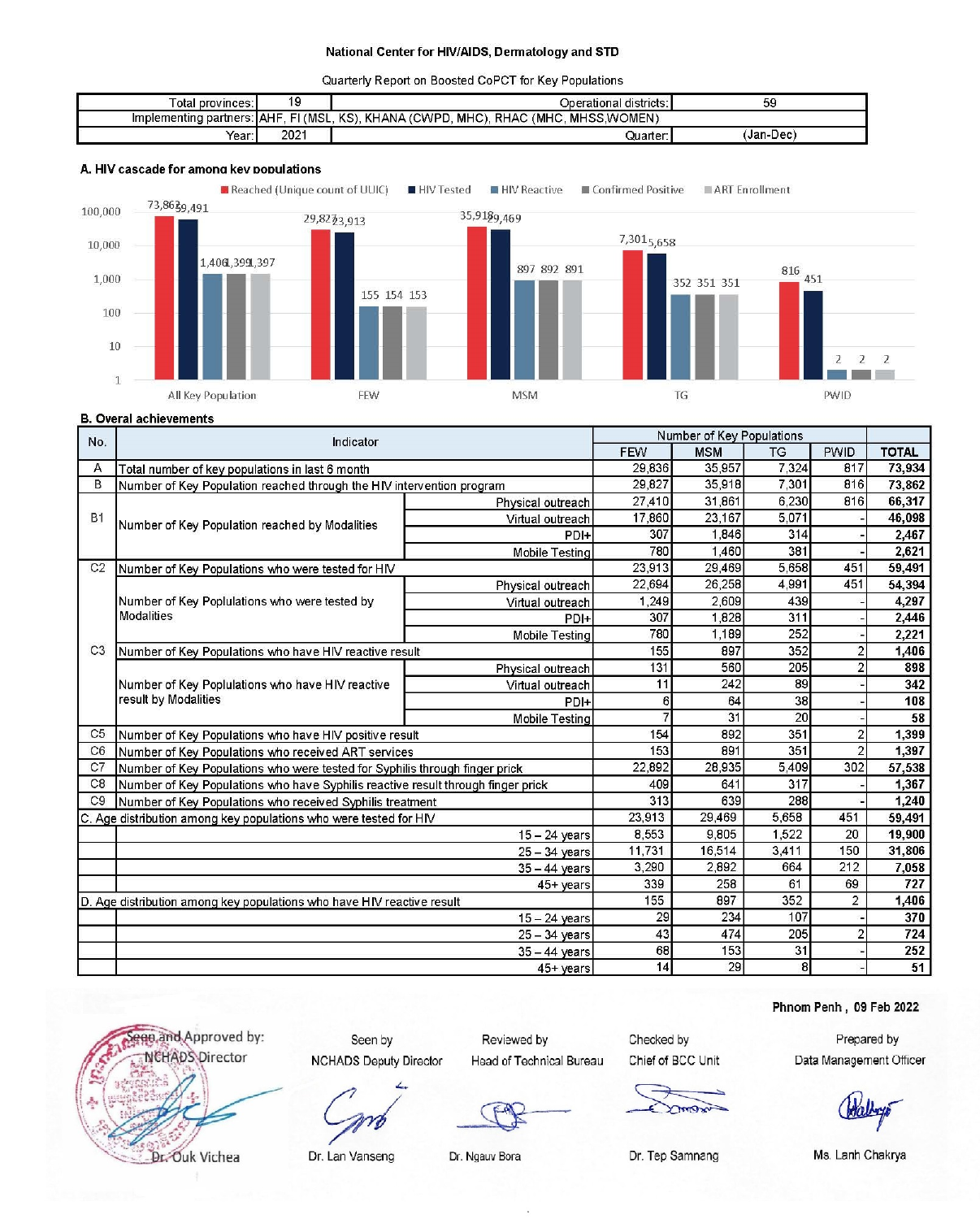Quarterly Report on Boosted CoPCT for Female entertainment worker (FEW)

| Total provinces:       | 14   |                                               | Total operational districts: | 4         |
|------------------------|------|-----------------------------------------------|------------------------------|-----------|
| Implementing partners: |      | KHANA (CWPD, MHC), RHAC (MHC, MHSSWOMEN), AHF |                              |           |
| Year:                  | 2021 | Quarter:                                      |                              | (Jan-Dec) |

|                         |                | Age group among tested for HIV test |                          |                |                        | Age group among tested for HIV reactive |                    |                    |                | Syphilis test            |                    |                    |                |                |                |
|-------------------------|----------------|-------------------------------------|--------------------------|----------------|------------------------|-----------------------------------------|--------------------|--------------------|----------------|--------------------------|--------------------|--------------------|----------------|----------------|----------------|
| Province                | Reached        | <b>Tested</b>                       | Reactive                 | Positive       | <b>ART</b><br>enrolled | $15 - 24$<br>years                      | $25 - 34$<br>years | $35 - 44$<br>years | $≥45$ years    | $15 - 24$<br>years       | $25 - 34$<br>years | $35 - 44$<br>years | $≥45$ years    | <b>Tested</b>  | Reactive       |
| <b>NORTHERN ZONE</b>    | 9,220          | 8,608                               | 84                       | 83             | 83                     | 2,819                                   | 4,611              | 1,087              | 91             | 13                       | 18                 | 39                 | 13             | 8,604          | 207            |
| <b>Banteay Meanchey</b> | 1,923          | 1,880                               | 30                       | 30             | 30                     | 662                                     | 957                | 245                | 16             | $\overline{4}$           | 5                  | 18                 | 3              | 1,880          | 26             |
| Battambang              | 910            | 773                                 | 9                        | 9              | 9                      | 334                                     | 350                | 84                 | 5              | $\mathbf{1}$             | $\mathbf{1}$       | 6                  |                | 773            | 36             |
| Kampong Chhnang         | 705            | 634                                 | 3                        | 3              | 3                      | 256                                     | 313                | 58                 | $\overline{7}$ | $\overline{\phantom{a}}$ | $\overline{2}$     | $\mathbf{1}$       |                | 634            | 3              |
| Pailin                  | 814            | 787                                 | 10                       | 10             | 10                     | 174                                     | 511                | 94                 | 8              | $\sqrt{2}$               | $\overline{2}$     | $\overline{4}$     | $\overline{c}$ | 787            | $\blacksquare$ |
| Kampong Thom            | 814            | 787                                 | 10                       | 10             | 10                     | 174                                     | 511                | 94                 | 8              | $\overline{2}$           | $\overline{2}$     | 4                  | $\overline{2}$ | 787            | $\sim$         |
| Mondul Kiri             | 86             | 86                                  | $\overline{1}$           | $\mathbf{1}$   | $\mathbf{1}$           | 32                                      | 38                 | 15                 | $\mathbf{1}$   |                          | $\mathbf{1}$       | $\blacksquare$     |                | 86             | $\sim$         |
| <b>Oddor Meanchey</b>   | $\blacksquare$ | ٠                                   | ٠                        | ٠              | $\blacksquare$         |                                         | ٠                  |                    | $\blacksquare$ | ٠                        | ۰                  | $\blacksquare$     |                | Ξ              | $\sim$         |
| Pursat                  | 878            | 710                                 | 6                        | 6              | 6                      | 351                                     | 270                | 79                 | 10             | $\mathbf{1}$             | $\mathbf{1}$       | $\overline{1}$     | 3              | 710            | 35             |
| Preah Vihear            | ٠              | ٠                                   |                          | $\sim$         | ٠                      | ٠                                       | ä,                 |                    | $\sim$         | ٠                        |                    | ٠                  |                | Ξ              | $\sim$         |
| Ratanak Kiri            |                |                                     |                          | ٠              |                        |                                         | ۰                  |                    | $\sim$         | ۰                        |                    | ٠                  |                |                | $\sim$         |
| Siem Reap               | 3,036          | 2,897                               | 15                       | 14             | 14                     | 825                                     | 1,627              | 409                | 36             | 3                        | 4                  | 5                  | 3              | 2,893          | 107            |
| <b>Steung Treng</b>     | 54             | 54                                  | $\mathbf{1}$             | 1              | $\overline{1}$         | 11                                      | 34                 | 9                  | $\mathbf{r}$   | $\blacksquare$           | $\overline{1}$     | $\blacksquare$     |                | 54             | $\sim$         |
| <b>SOUTHERN ZONE</b>    | 18,753         | 13,484                              | 57                       | 57             | 56                     | 4,845                                   | 6,551              | 1,867              | 221            | 16                       | 18                 | 22                 | $\mathbf{1}$   | 12,466         | 188            |
| Takeo                   | $\sim$         | ٠                                   | ٠                        | ٠              |                        |                                         | ۰                  |                    | ٠              |                          |                    | ٠                  |                |                | $\sim$         |
| Kampong Cham            | $\sim$         | ٠                                   | ٠                        | ×.             | $\blacksquare$         | $\sim$                                  | ٠                  | $\sim$             | $\sim$         | ٠                        | ٠                  | $\blacksquare$     |                | ٠              | $\sim$         |
| Kampong Speu            | $\sim$         | ٠                                   | ٠                        | ٠              | $\blacksquare$         | ٠                                       | ٠                  | $\sim$             | $\sim$         | ٠                        |                    | $\blacksquare$     |                | Ξ              | $\sim$         |
| Kandal                  | 574            | 474                                 | $\overline{2}$           | $\overline{2}$ | $\overline{2}$         | 158                                     | 237                | 73                 | 6              | $\overline{1}$           |                    | $\mathbf{1}$       |                | 473            | 8              |
| Koh Kong                |                |                                     | $\overline{\phantom{a}}$ | ٠              | ٠                      |                                         | ٠                  |                    | ٠              | ٠                        |                    | $\blacksquare$     |                |                | $\sim$         |
| Phnom Penh              | 16,234         | 11,535                              | 46                       | 46             | 46                     | 3,996                                   | 5,761              | 1,638              | 140            | 13                       | 15                 | 17                 | $\mathbf{1}$   | 10,663         | 117            |
| Preah Sihanouk          | 866            | 800                                 | $\overline{4}$           | $\overline{4}$ | $\sqrt{3}$             | 403                                     | 243                | 84                 | 70             | $\overline{\phantom{a}}$ | $\overline{2}$     | $\overline{2}$     |                | 783            | 27             |
| Prey Veng               | 950            | 546                                 | 3                        | 3              | 3                      | 257                                     | 219                | 65                 | 5              | $\mathbf 1$              | $\mathbf{1}$       | $\mathbf{1}$       |                | 546            | 36             |
| Tboung Khmum            | $\blacksquare$ | ٠                                   | ٠                        | ٠              | $\blacksquare$         |                                         | ٠                  |                    | $\blacksquare$ | ٠                        |                    | $\blacksquare$     |                |                | $\sim$         |
| Svay Rieng              | 129            | 129                                 | $\overline{2}$           | $\overline{2}$ | $\overline{2}$         | 31                                      | 91                 | $\overline{7}$     | $\blacksquare$ | $\mathbf 1$              |                    | $\overline{1}$     |                | $\overline{1}$ | $\sim$         |
| <b>TOTAL</b>            | 27,973         | 22,092                              | 141                      | 140            | 139                    | 7,664                                   | 11,162             | 2,954              | 312            | 29                       | 36                 | 61                 | 14             | 21,070         | 395            |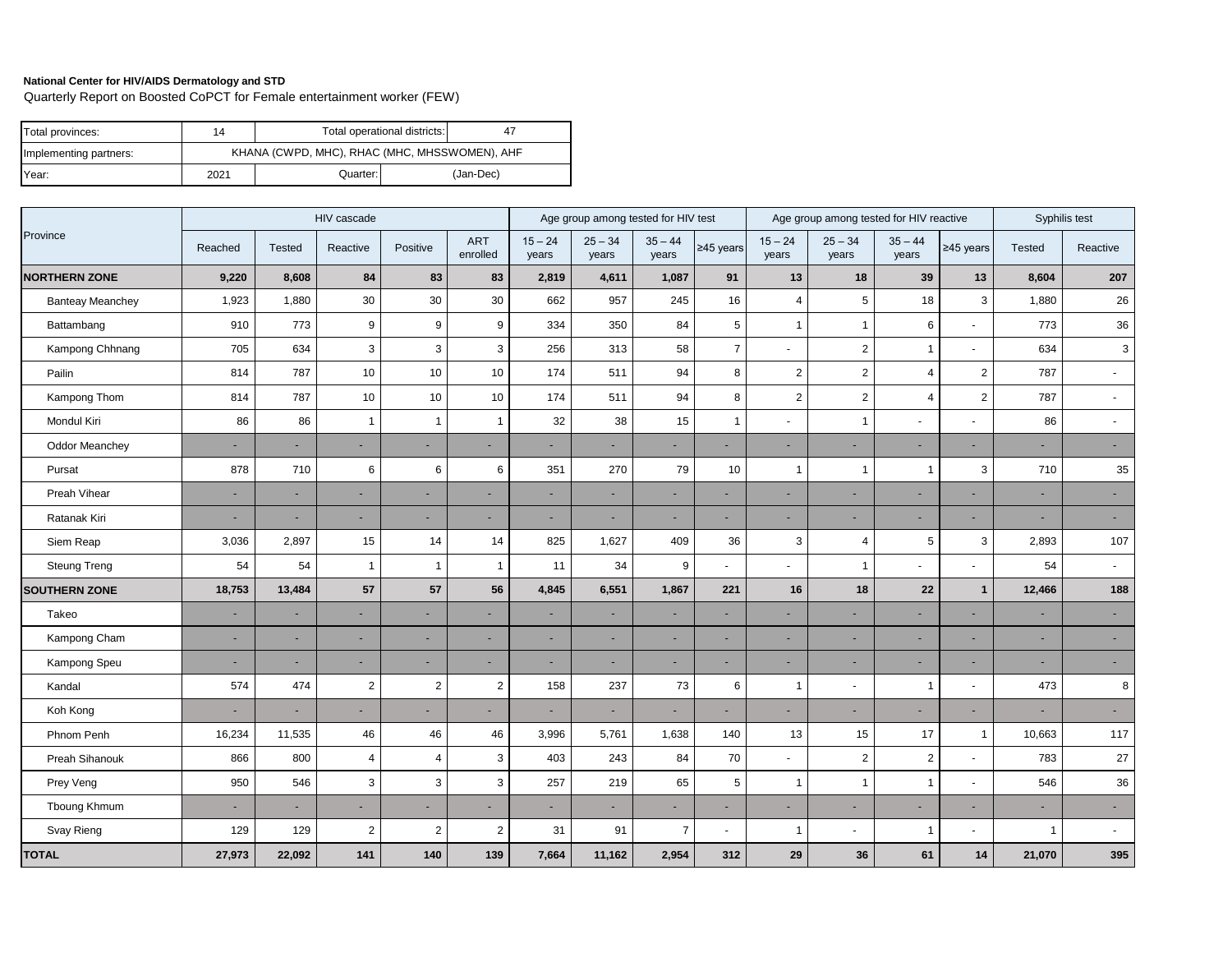Quarterly Report on Boosted CoPCT for Men who sex with men (MSM)

| Total provinces:       | 18   | Total operational districts:                          | 51 |           |  |  |  |  |
|------------------------|------|-------------------------------------------------------|----|-----------|--|--|--|--|
| Implementing partners: |      | <b>IKHANA (CWPD, MHC), RHAC (MHC, MHSSWOMEN), AHF</b> |    |           |  |  |  |  |
| Year:                  | 2021 | Quarter: I                                            |    | (Jan-Dec) |  |  |  |  |

|                         |         |                          | Age group among tested for HIV test |                          |                          |                          |                    | Age group among tested for HIV reactive |                |                          | Syphilis test            |                          |                          |               |                          |
|-------------------------|---------|--------------------------|-------------------------------------|--------------------------|--------------------------|--------------------------|--------------------|-----------------------------------------|----------------|--------------------------|--------------------------|--------------------------|--------------------------|---------------|--------------------------|
| Province                | Reached | <b>Tested</b>            | Reactive                            | Positive                 | <b>ART</b><br>enrolled   | $15 - 24$<br>years       | $25 - 34$<br>years | $35 - 44$<br>years                      | ≥45 years      | $15 - 24$<br>years       | $25 - 34$<br>years       | $35 - 44$<br>years       | $≥45$ years              | <b>Tested</b> | Reactive                 |
| <b>NORTHERN ZONE</b>    | 14,717  | 13,881                   | 370                                 | 366                      | 366                      | 5,061                    | 7,121              | 1,564                                   | 136            | 83                       | 192                      | 74                       | 18                       | 13,841        | 301                      |
| <b>Banteay Meanchey</b> | 3,972   | 3,812                    | 94                                  | 94                       | 94                       | 1,485                    | 1,954              | 339                                     | 34             | 20                       | 49                       | 18                       | $\overline{7}$           | 3,805         | 27                       |
| Battambang              | 4,016   | 3,788                    | 100                                 | 101                      | 101                      | 1,147                    | 2,186              | 441                                     | 14             | 18                       | 54                       | 24                       | 3                        | 3,763         | $98\,$                   |
| Kampong Chhnang         | 903     | 882                      | 33                                  | 33                       | 33                       | 587                      | 201                | 86                                      | 8              | $\overline{7}$           | 16                       | 8                        | $\mathbf{1}$             | 882           | $30\,$                   |
| Pailin                  | 715     | 693                      | 8                                   | 8                        | 8                        | 327                      | 298                | 62                                      | 6              | $\overline{a}$           | $\overline{7}$           | $\blacksquare$           | $\mathbf{1}$             | 693           | 5                        |
| Kampong Thom            | 865     | 831                      | 23                                  | 23                       | 23                       | 171                      | 504                | 148                                     | 8              | 6                        | 8                        | 5                        | $\overline{\mathbf{4}}$  | 831           | $\overline{7}$           |
| Mondul Kiri             | 23      | 23                       | $\overline{2}$                      | $\overline{c}$           | $\overline{2}$           | 10                       | 10                 | 3                                       | $\overline{1}$ | $\mathbf{1}$             | $\overline{1}$           | $\blacksquare$           | $\sim$                   | 23            | $\sim$                   |
| <b>Oddor Meanchey</b>   | 697     | 688                      | $\mathsf 3$                         | 3                        | 3                        | 278                      | 265                | 128                                     | 17             | $\overline{2}$           | $\overline{a}$           | $\mathbf{1}$             | $\overline{\phantom{a}}$ | 688           | $\overline{7}$           |
| Pursat                  | 1,352   | 1,283                    | 28                                  | 28                       | 28                       | 416                      | 699                | 144                                     | 24             | 5                        | 17                       | 6                        | $\overline{\phantom{a}}$ | 1,283         | $27\,$                   |
| Preah Vihear            |         | $\blacksquare$           |                                     | $\overline{\phantom{a}}$ |                          | $\blacksquare$           | $\overline{a}$     |                                         |                | $\overline{\phantom{0}}$ | $\overline{\phantom{a}}$ | $\blacksquare$           | $\overline{\phantom{a}}$ |               | $\sim$                   |
| Ratanak Kiri            |         | $\overline{\phantom{a}}$ |                                     | ÷,                       | $\overline{\phantom{a}}$ | $\overline{\phantom{a}}$ | $\overline{a}$     |                                         | $\overline{a}$ | $\overline{a}$           | $\overline{\phantom{a}}$ | $\overline{\phantom{0}}$ | $\blacksquare$           |               | $\sim$                   |
| Siem Reap               | 2,165   | 1,872                    | 79                                  | 74                       | 74                       | 640                      | 1,001              | 207                                     | 24             | 24                       | 40                       | 12                       | $\overline{2}$           | 1,864         | 100                      |
| <b>Steung Treng</b>     | 9       | 9                        | $\blacksquare$                      | $\overline{a}$           | $\blacksquare$           | $\blacksquare$           | 3                  | 6                                       | ÷,             | $\overline{a}$           | $\overline{\phantom{a}}$ | $\sim$                   | $\blacksquare$           | 9             | $\overline{\phantom{a}}$ |
| <b>SOUTHERN ZONE</b>    | 21,234  | 15,604                   | 527                                 | 525                      | 523                      | 4,745                    | 9,400              | 1,336                                   | 123            | 151                      | 283                      | 80                       | 11                       | 15,109        | 340                      |
| Takeo                   | 2,445   | 2,009                    | 42                                  | 40                       | 40                       | 1,009                    | 977                | 21                                      | $\overline{2}$ | 18                       | 19                       | 5                        | $\overline{\phantom{a}}$ | 2,009         | 17                       |
| Kampong Cham            | 1,718   | 1,207                    | 10                                  | 10                       | 10                       | 442                      | 671                | 86                                      | 8              | 3                        | 6                        | $\mathbf{1}$             | $\overline{\phantom{a}}$ | 1,173         | 19                       |
| Kampong Speu            | 1,459   | 759                      | 23                                  | 23                       | 23                       | 220                      | 462                | 60                                      | 17             | 5                        | 10                       | 8                        | $\blacksquare$           | 753           | 5                        |
| Kandal                  | 2,415   | 1,623                    | 21                                  | 21                       | 21                       | 506                      | 857                | 248                                     | 12             | $\overline{2}$           | 14                       | $\overline{4}$           | $\mathbf{1}$             | 1,603         | 14                       |
| Koh Kong                |         |                          |                                     | ä,                       |                          | ÷,                       | ٠                  |                                         |                | ä,                       |                          | L,                       | $\blacksquare$           |               | ÷.                       |
| Phnom Penh              | 10,100  | 7,840                    | 374                                 | 376                      | 374                      | 1,887                    | 5,167              | 729                                     | 57             | 104                      | 210                      | 52                       | 6                        | 7,448         | 258                      |
| Preah Sihanouk          | 705     | 464                      | 23                                  | 22                       | 22                       | 110                      | 280                | 71                                      | 3              | $\overline{7}$           | 11                       | $\overline{4}$           | $\mathbf{1}$             | 452           | $12\,$                   |
| Prey Veng               | 1,095   | 699                      | 22                                  | 22                       | 22                       | 325                      | 333                | 35                                      | 6              | $\overline{4}$           | 10                       | 5                        | 3                        | 699           | 5                        |
| Tboung Khmum            | 1,265   | 971                      | 9                                   | 8                        | 8                        | 238                      | 634                | 83                                      | 16             | 5                        | 3                        | $\mathbf{1}$             | $\overline{\phantom{a}}$ | 971           | 10                       |
| Svay Rieng              | 32      | 32                       | 3                                   | 3                        | 3                        | 8                        | 19                 | 3                                       | $\overline{2}$ | 3                        | $\overline{a}$           |                          | $\overline{\phantom{a}}$ | $\mathbf{1}$  | $\overline{\phantom{a}}$ |
| <b>TOTAL</b>            | 35,951  | 29,485                   | 897                                 | 891                      | 889                      | 9,806                    | 16,521             | 2,900                                   | 259            | 234                      | 475                      | 154                      | 29                       | 28,950        | 641                      |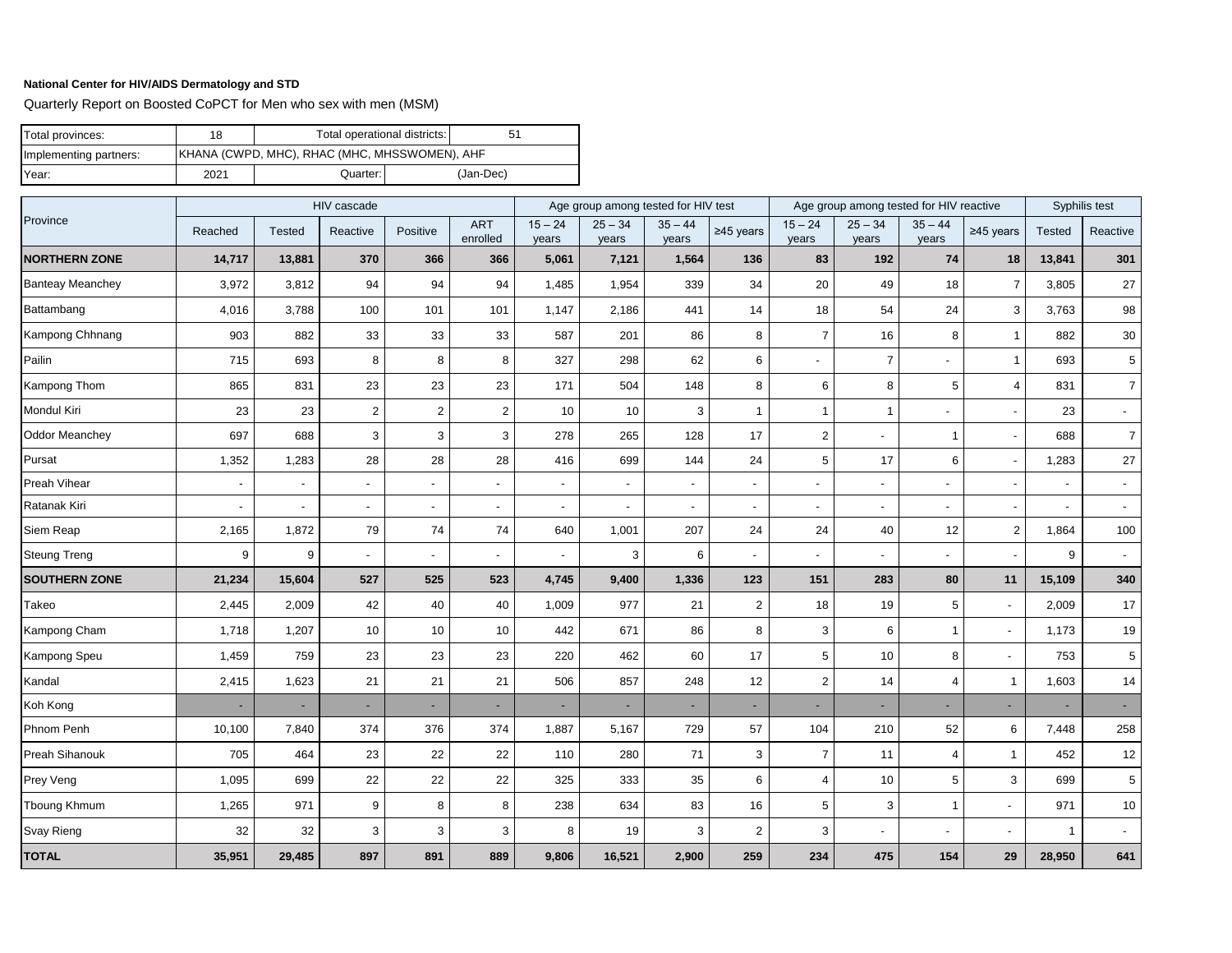Quarterly Report on Boosted CoPCT for Trangender (TG)

| Total provinces:       | 16   | Total operational districts:                  | 48 |  |  |  |  |  |  |  |
|------------------------|------|-----------------------------------------------|----|--|--|--|--|--|--|--|
| Implementing partners: |      | KHANA (CWPD, MHC), RHAC (MHC, MHSSWOMEN), AHF |    |  |  |  |  |  |  |  |
| Year:                  | 2021 | Quarter:                                      |    |  |  |  |  |  |  |  |

|                         |         | HIV cascade   |                         |                | Age group among tested for HIV test |                          |                    |                         |                          | Age group among tested for HIV reactive |                          |                    | Syphilis test           |               |                          |
|-------------------------|---------|---------------|-------------------------|----------------|-------------------------------------|--------------------------|--------------------|-------------------------|--------------------------|-----------------------------------------|--------------------------|--------------------|-------------------------|---------------|--------------------------|
| Province                | Reached | <b>Tested</b> | Reactive                | Positive       | <b>ART</b><br>enrolled              | $15 - 24$<br>vears       | $25 - 34$<br>vears | $35 - 44$ years         | $\geq$ 45 years          | $15 - 24$<br>vears                      | $25 - 34$<br>vears       | $35 - 44$<br>vears | $≥45$ years             | <b>Tested</b> | Reactive                 |
| <b>NORTHERN ZONE</b>    | 1,874   | 1,722         | 62                      | 60             | 60                                  | 411                      | 1,019              | 258                     | 34                       | 17                                      | 38                       | $5\phantom{.0}$    | $\overline{2}$          | 1,713         | 113                      |
| <b>Banteay Meanchey</b> | 624     | 592           | 23                      | 22             | 22                                  | 143                      | 350                | 85                      | 14                       | 6                                       | 13                       | 3                  | $\overline{1}$          | 591           | 13                       |
| Battambang              | 465     | 437           | 16                      | 17             | 17                                  | 64                       | 285                | 85                      | 3                        | $\overline{\mathbf{4}}$                 | 11                       | $\mathbf 1$        | $\overline{a}$          | 433           | 16                       |
| Kampong Chhnang         | 41      | 38            | 3                       | 3              | 3                                   | $\overline{4}$           | 19                 | 14                      | $\overline{1}$           | $\overline{\phantom{a}}$                | 3                        |                    | $\overline{a}$          | 38            | 6                        |
| Pailin                  | ٠       | ÷             | ٠                       | ٠              | $\overline{\phantom{a}}$            |                          |                    |                         | ٠                        | ٠                                       |                          |                    |                         |               |                          |
| Kampong Thom            | 59      | 56            | $\overline{2}$          | $\overline{2}$ | $\overline{2}$                      | 13                       | 36                 | $\overline{7}$          | $\overline{\phantom{m}}$ | $\mathbf{1}$                            | $\overline{1}$           |                    |                         | 56            |                          |
| <b>Oddor Meanchey</b>   | 39      | 35            | $\mathbf{1}$            | $\mathbf{1}$   | $\mathbf{1}$                        | 10                       | 21                 | $\mathbf{1}$            | 3                        | $\overline{\phantom{a}}$                |                          |                    | $\overline{\mathbf{1}}$ | 35            |                          |
| Pursat                  | 50      | 44            | 1                       | $\mathbf{1}$   | $\mathbf{1}$                        | 8                        | 32                 | $\overline{\mathbf{4}}$ | $\blacksquare$           | $\overline{\phantom{a}}$                | 1                        |                    |                         | 44            | 3                        |
| Preah Vihear            | ٠       | ٠             | ۰                       | ÷.             | $\sim$                              |                          |                    |                         | ٠                        | $\sim$                                  |                          |                    |                         |               |                          |
| Ratanak Kiri            | ÷.      | ÷             | ٠                       | ÷.             | $\sim$                              |                          |                    |                         | ٠                        | $\sim$                                  |                          |                    | ٠                       |               |                          |
| Siem Reap               | 596     | 520           | 16                      | 14             | 14                                  | 169                      | 276                | 62                      | 13                       | 6                                       | 9                        | $\mathbf 1$        | $\overline{a}$          | 516           | 75                       |
| <b>SOUTHERN ZONE</b>    | 5,432   | 3,938         | 289                     | 290            | 290                                 | 1,111                    | 2,394              | 406                     | 27                       | 89                                      | 167                      | 26                 | $6\phantom{1}$          | 3,697         | 204                      |
| Takeo                   | 47      | 45            | 3                       | 3              | $\mathsf 3$                         | 25                       | 19                 | 1                       | $\overline{\phantom{a}}$ | $\mathbf{1}$                            | $\overline{2}$           |                    | $\overline{a}$          | 45            | -1                       |
| Kampong Cham            | 224     | 154           | 6                       | 6              | $\,6\,$                             | 26                       | 113                | 15                      | $\overline{\phantom{a}}$ | $\overline{\phantom{a}}$                | 6                        |                    | ٠                       | 152           | 5                        |
| Kampong Speu            | 269     | 121           | 6                       | 6              | 6                                   | 48                       | 63                 | 9                       | $\overline{1}$           | $\overline{2}$                          | $\overline{4}$           |                    |                         | 112           | 6                        |
| Kandal                  | 745     | 524           | 11                      | 11             | 11                                  | 144                      | 313                | 60                      | $\overline{7}$           | 3                                       | $\overline{4}$           | 3                  | $\overline{1}$          | 516           | $12$                     |
| Koh Kong                | ÷.      | ٠             |                         | ×.             | $\sim$                              | $\overline{\phantom{a}}$ |                    |                         | ٠                        | $\sim$                                  | $\overline{\phantom{a}}$ |                    |                         |               |                          |
| Phnom Penh              | 3,514   | 2,632         | 248                     | 249            | 249                                 | 755                      | 1,617              | 246                     | 14                       | 78                                      | 145                      | 21                 | $\overline{4}$          | 2,434         | 168                      |
| Preah Sihanouk          | 292     | 205           | 12                      | 12             | 12                                  | 41                       | 110                | 52                      | $\overline{c}$           | 5                                       | $\overline{4}$           | $\mathbf{1}$       | $\overline{1}$          | 201           | $\overline{7}$           |
| Prey Veng               | 116     | 79            | $\overline{1}$          | $\mathbf{1}$   | $\mathbf{1}$                        | 22                       | 44                 | 11                      | $\overline{c}$           | $\blacksquare$                          | $\overline{\phantom{a}}$ | $\mathbf{1}$       | $\overline{a}$          | 79            | $\overline{\phantom{a}}$ |
| Tboung Khmum            | 205     | 158           | $\overline{\mathbf{c}}$ | $\overline{c}$ | $\overline{c}$                      | 40                       | 105                | 12                      | $\mathbf{1}$             | $\blacksquare$                          | $\overline{c}$           |                    | $\overline{a}$          | 158           | $\sqrt{5}$               |
| Svay Rieng              | 20      | 20            | $\blacksquare$          | $\blacksquare$ | $\overline{\phantom{a}}$            | 10                       | 10                 |                         | $\overline{\phantom{a}}$ | $\blacksquare$                          | $\overline{\phantom{a}}$ |                    | ٠                       |               |                          |
| <b>TOTAL</b>            | 7,306   | 5,660         | 351                     | 350            | 350                                 | 1,522                    | 3,413              | 664                     | 61                       | 106                                     | 205                      | 31                 | 8                       | 5,410         | 317                      |